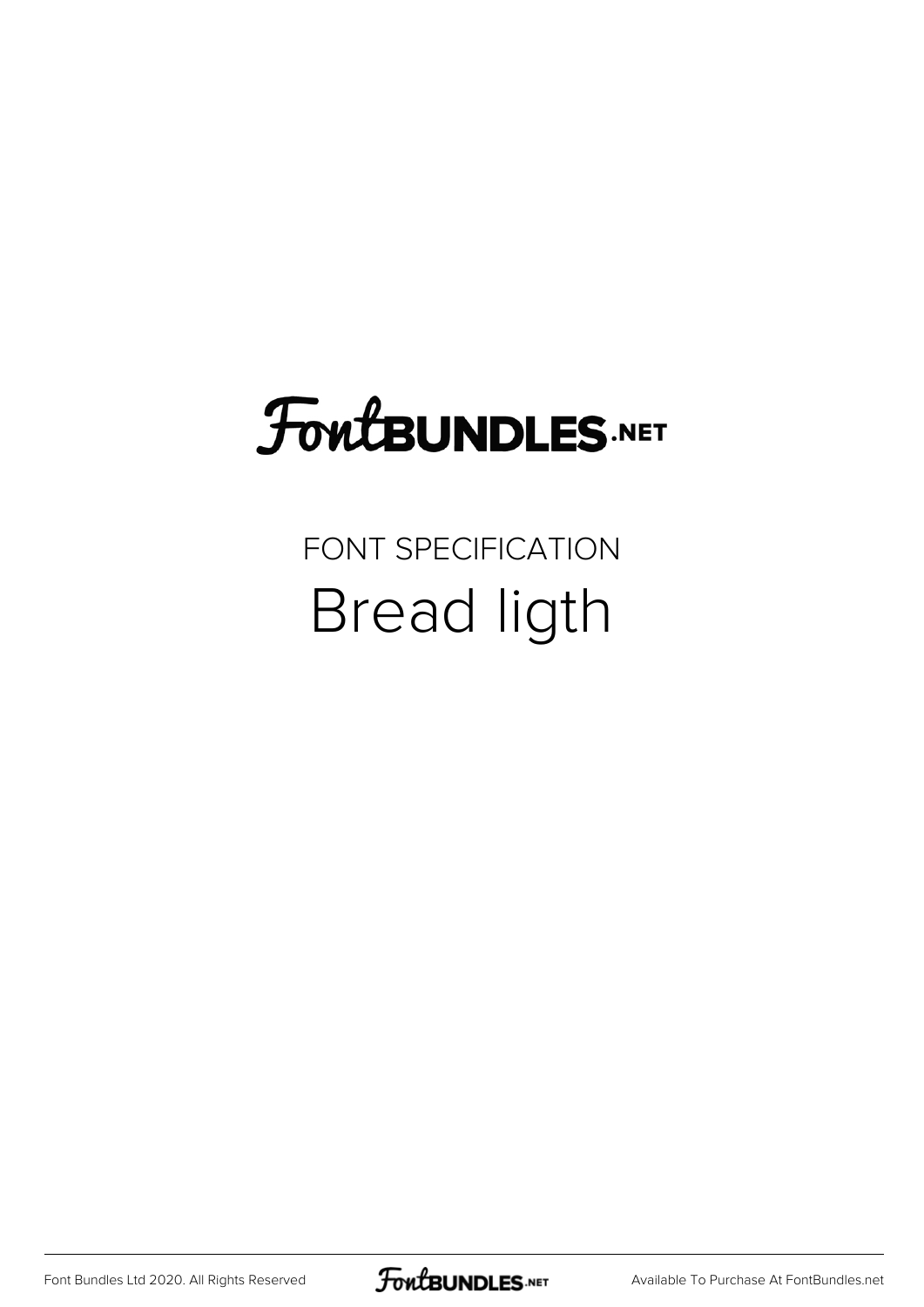## Bread ligth - Regular

**Uppercase Characters** 

 $L$  BC DEF  $\zeta \cap \zeta$  $R<sup>1</sup> M, M, R<sup>-1</sup>$  $R_{\star}S$  $\mathcal{L}$ 

Lowercase Characters

abodebghijklmnopgsstuvu

xyz

Numbers 0123456789

**Punctuation and Symbols**  $\frac{1}{\sqrt{2}}$  $\boldsymbol{\sharp}$  $\gamma$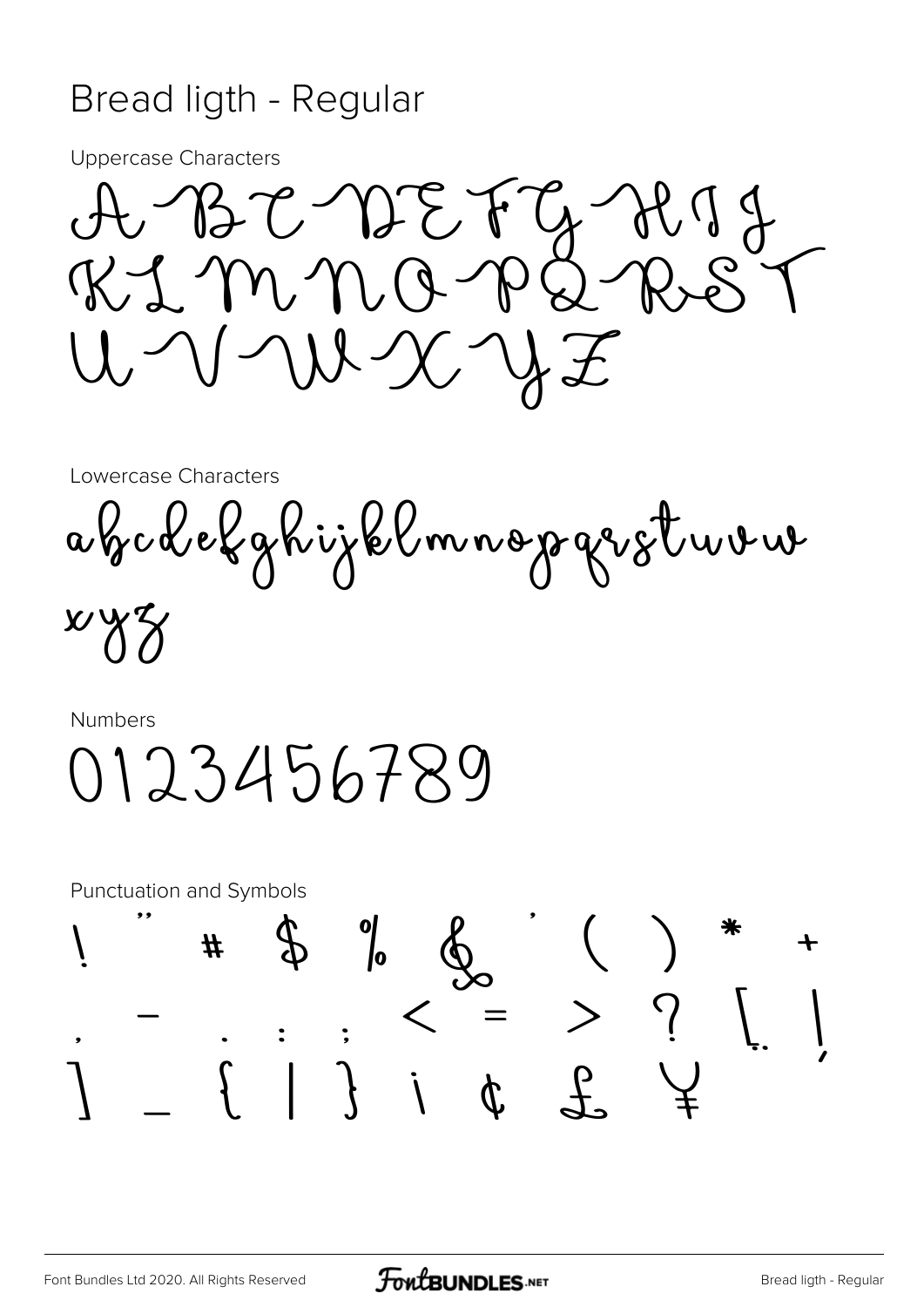$\overline{\mathbf{5}}$ 

All Other Glyphs

F J FARA A A LET É ÉÊË JÍ JÄJH ÒÒÔÔÔ×®ÙÙ Û Ü Ý B à á â  $\boldsymbol{\tilde{\alpha}}$  $\ddot{\alpha}$  $\begin{array}{ccc} \downarrow & \downarrow & \downarrow & \hat{e} \end{array}$  $\alpha$  $\ddot{e}$   $\vee$ ae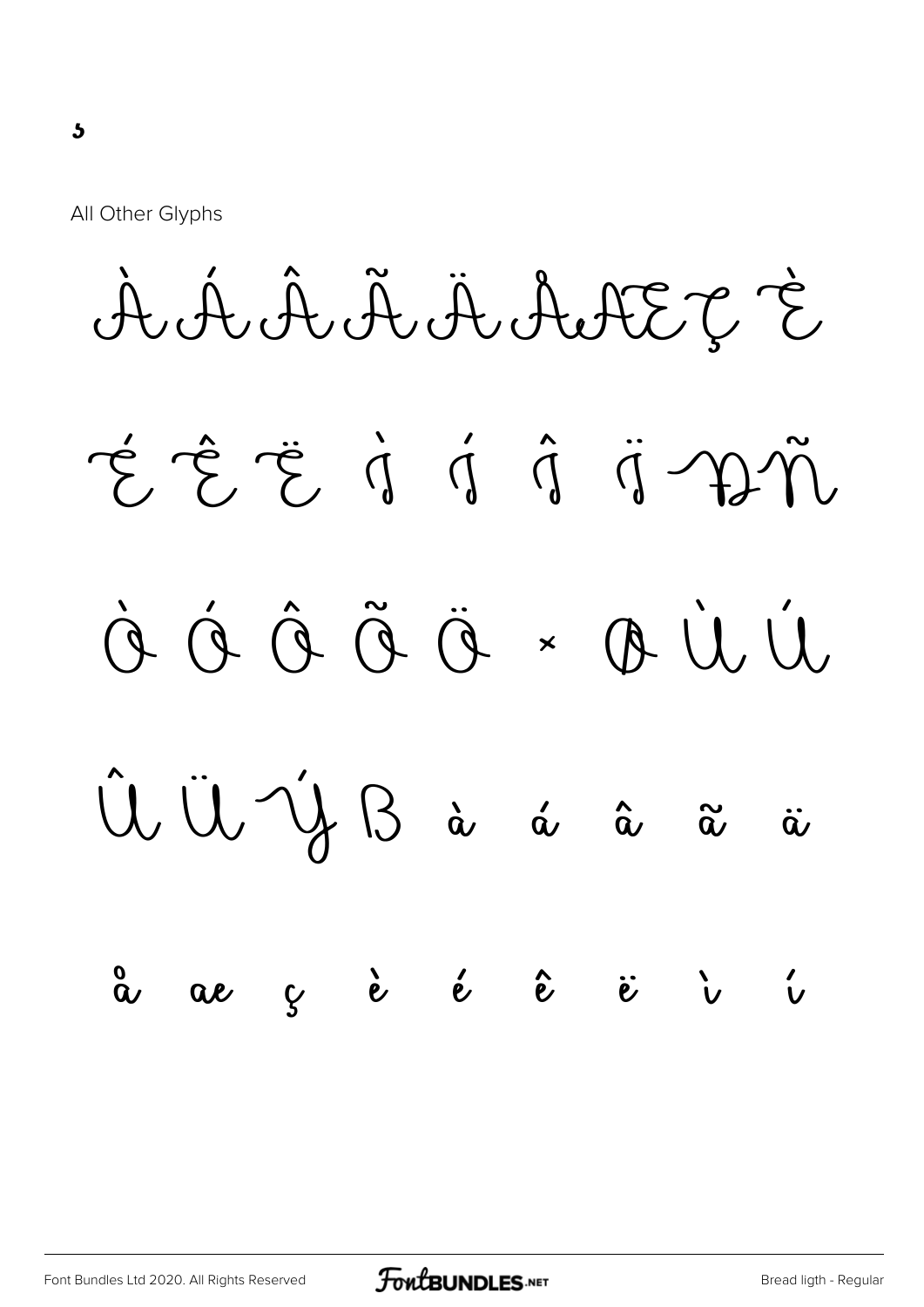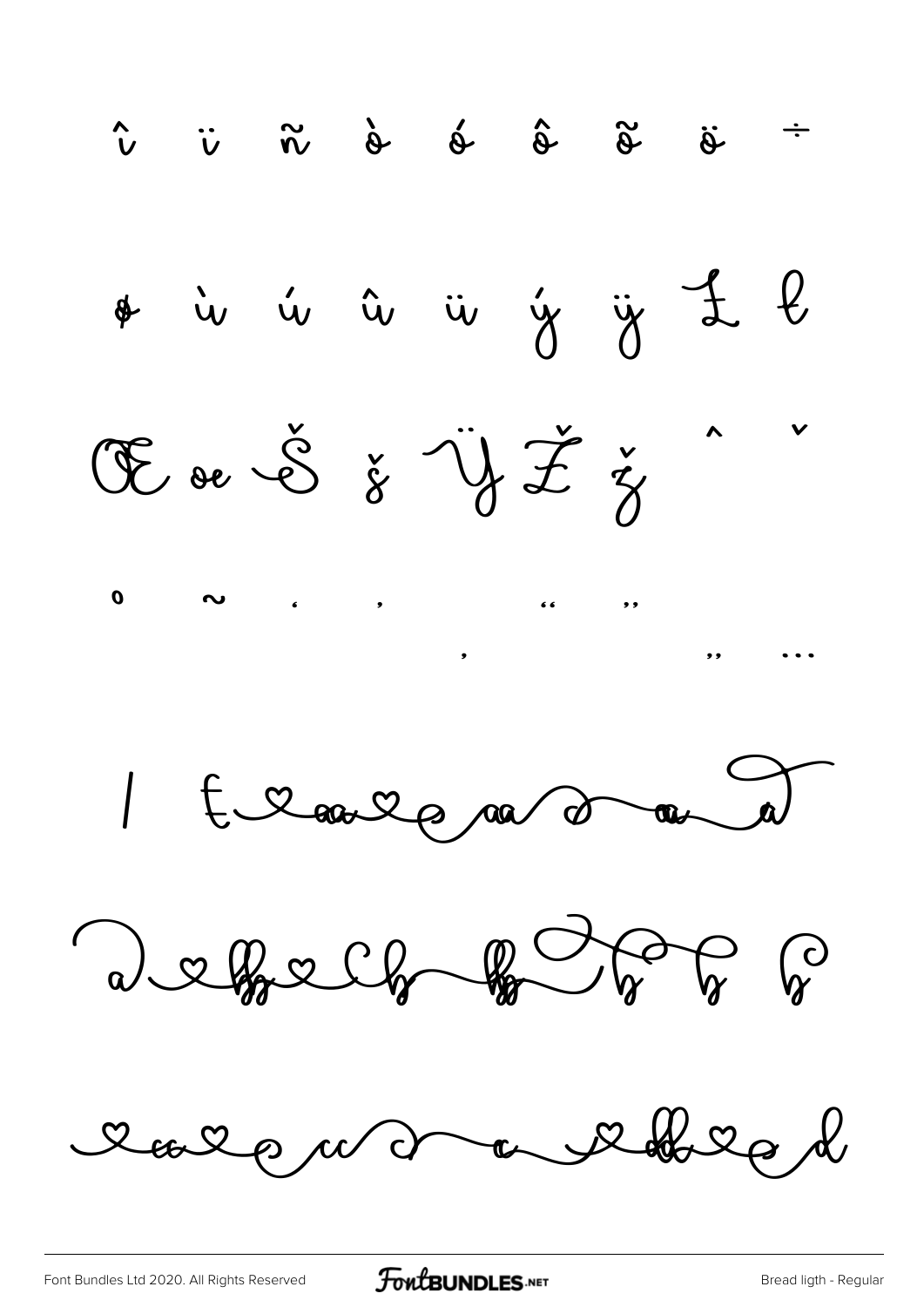book top Deces









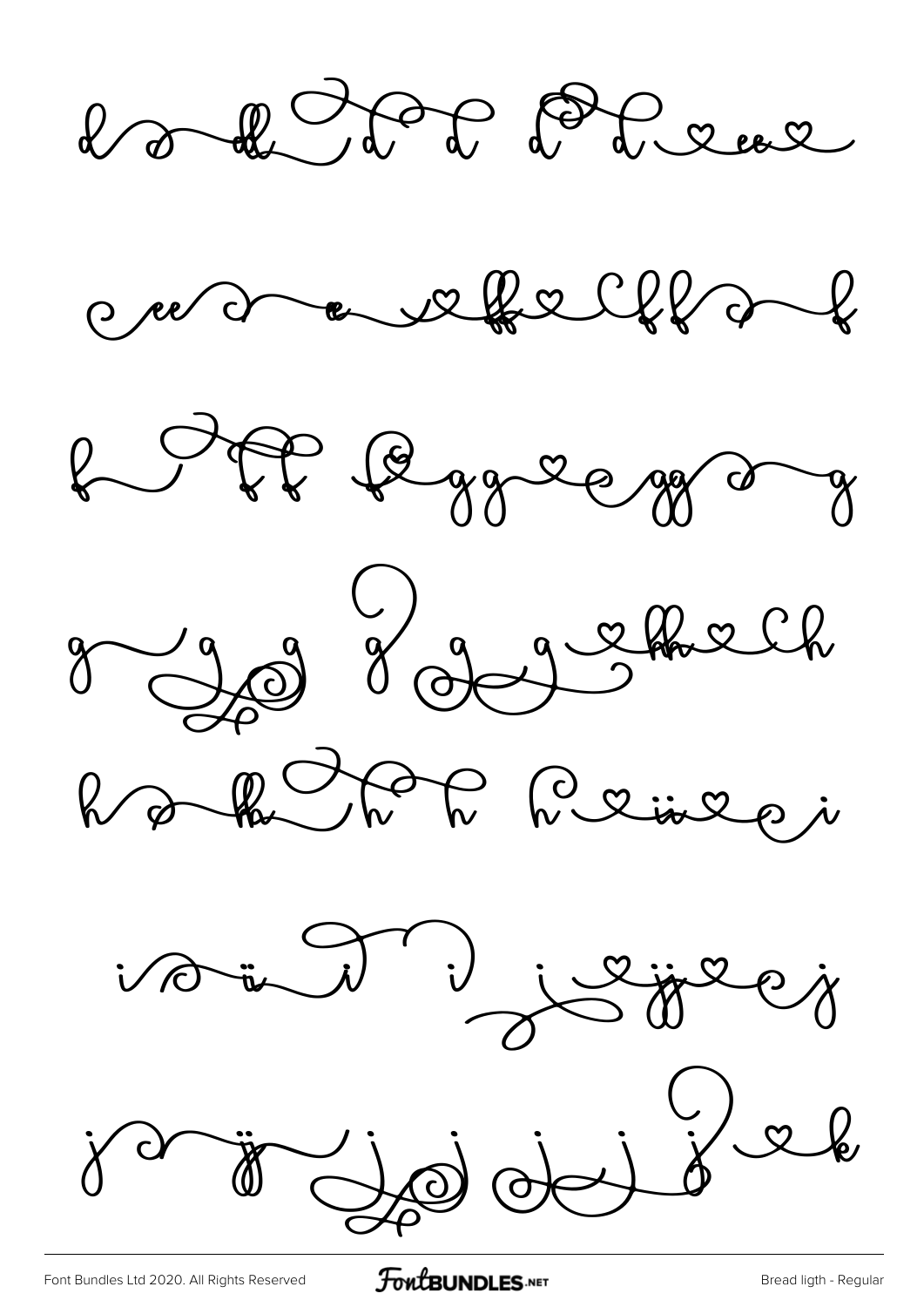Lechbo le Top PP











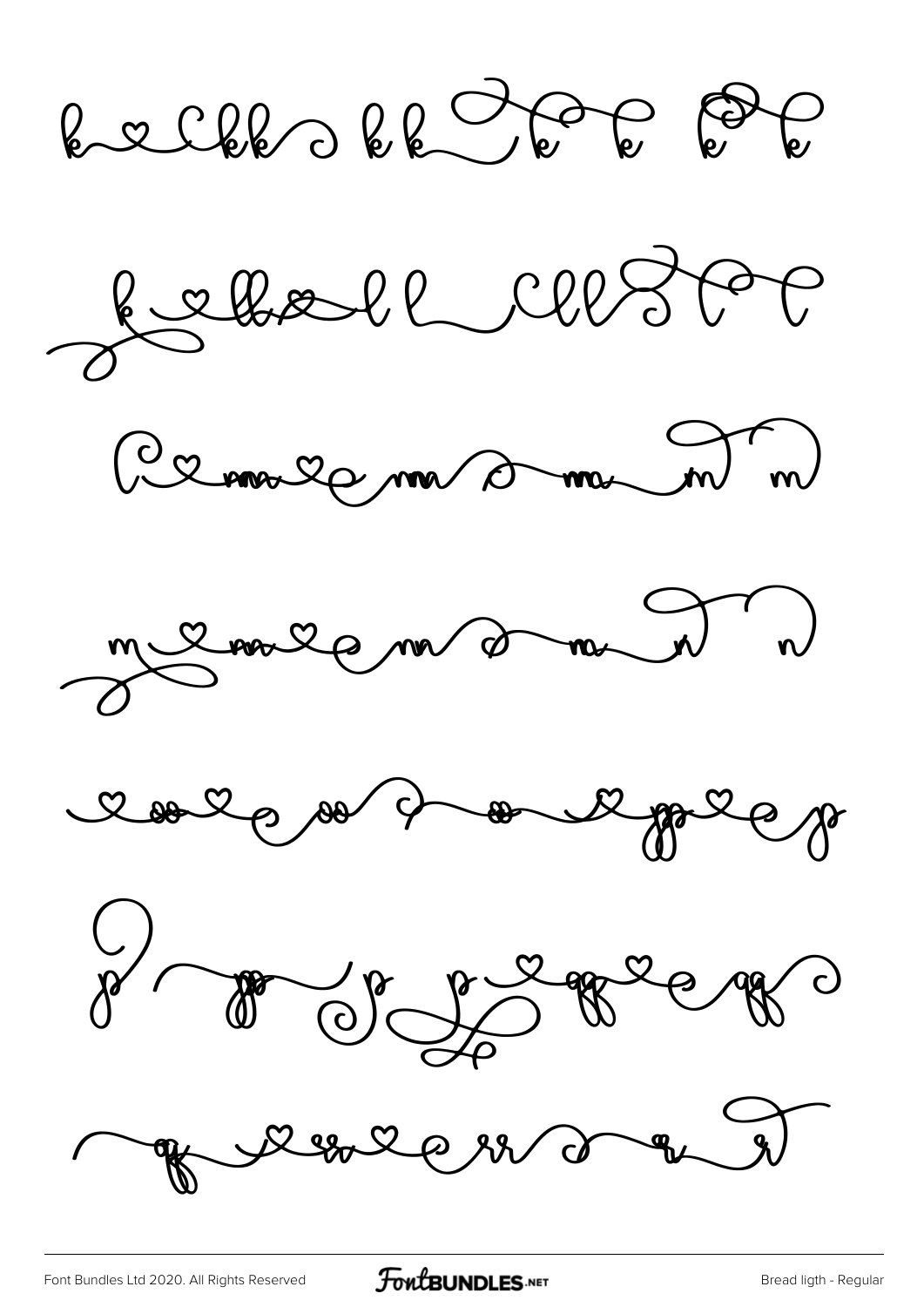